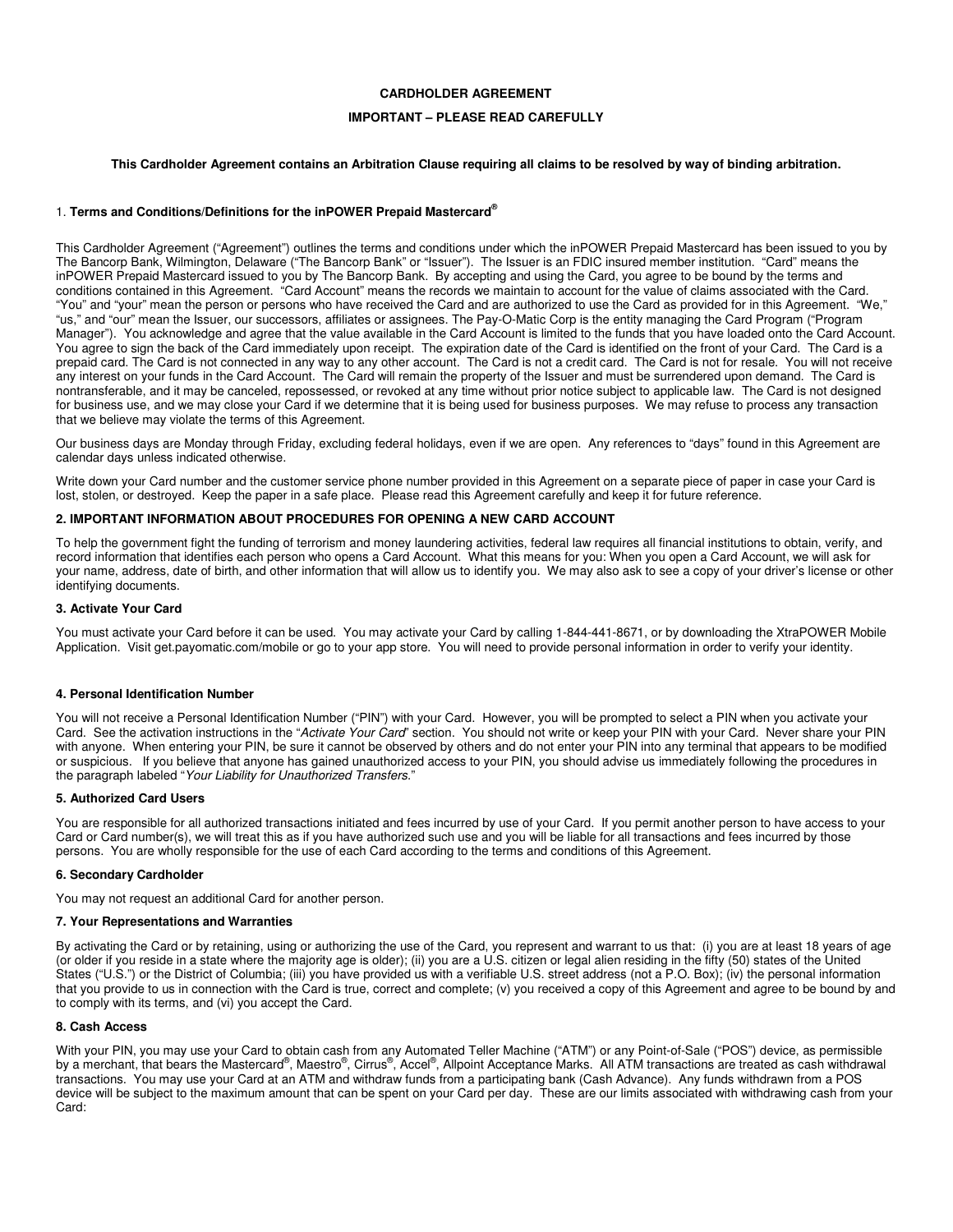| <b>Transaction Type</b>                         | Frequency and/or Dollar Limits*                                                                                  |
|-------------------------------------------------|------------------------------------------------------------------------------------------------------------------|
| Cash Withdrawal (Domestic ATM)                  | 3 times per rolling 24 hour period, \$300.00 per<br>transaction, up to \$520.00 per rolling 24 hour period       |
| Cash Withdrawal (International ATM)             | 3 times per rolling 24 hour period \$300.00 per<br>transaction, up to \$520.00 per rolling 24 hour period        |
| Cash Withdrawal (Cash Advance)                  | 3 times per rolling 24 hour period, \$2,525.00 per<br>transaction up to<br>\$2,525.00 per rolling 24-hour period |
| In-store cash withdrawals (At retail locations) | 3 times per rolling 24 hour period, \$2,525.00 per<br>transaction up to<br>\$2,525.00 per rolling 24-hour period |

\*ATM owner-operators and participating banks may impose their own lower limits on cash withdrawals.

## **9. Loading Your Card**

You may load funds to your Card at any time. You will have access to your direct deposit funds on the effective date of the deposit as indicated by the payor. You will have access to the funds immediately after loading via Western Union, Green Dot MoneyPak®and Green Dot Relaod @ the Register. Personal checks, cashier's checks, and money orders sent to the Issuer are not an acceptable form of loading. At our discretion, we may allow a load payment in excess of the limits disclosed below, including the maximum value limit, to post to your Card Account. However, if such a load payment is permitted to post to your Card Account on one occasion, there is no guarantee that any load(s), in any form, in excess of the disclosed limit will be permitted in the future. All checks and money orders sent to the Issuer for Card loading will be returned unless the full amount may be applied towards a negative balance, in which case the check or money order may or may not be loaded to the Card at the discretion of the Issuer.

The maximum value of your Card is restricted to \$15,000.00. These are the limits associated with loading your Card:

| <b>Transaction Type</b> |                                                                   | Frequency and/or Dollar Limits*                                                                        |  |
|-------------------------|-------------------------------------------------------------------|--------------------------------------------------------------------------------------------------------|--|
| Direct Deposits         |                                                                   | 4 times per rolling 24 hour period<br>\$.01 - \$15,000.00 per rolling 24 hour period                   |  |
|                         | Green Dot<br>(MoneyPak <sup>®</sup> and Relaod @<br>the Register) | 10 times per 30 calendar days*<br>\$950.00 per rolling 24 hour period; \$9,500.00 per 30 calendar days |  |
| Cash Loads**            | Western Union                                                     | 10 times per 30 calendar days*<br>\$950.00 per rolling 24 hour period; \$9,500.00 per 30 calendar days |  |
|                         | inPOWER Retail<br>Locations                                       | 4 times per rolling 24 hour period<br>\$2,500.00 per rolling 24 hour period.                           |  |

**The minimum amount of the initial load and each reload is \$10.00. We may waive this minimum for loads at participating inPOWER retail locations.** 

\* We may at our discretion allow a load payment in excess of these limits. See the "Loading Your Card" section for more details about this policy.

\*\* Third-party money transfer services used to load funds to your Card Account may impose their own per transaction,

daily, weekly or monthly limits on the frequency or amount of cash you can load to your Card Account.

## **10. Preauthorized Transfers**

Your Card Account cannot be used for preauthorized direct debits from merchants, Internet service or other utility service providers ("Merchants"). If presented for payment, preauthorized direct debits will be declined and payment to the Merchant or provider will not be made. The Issuer's bank routing number and the 13 - digit Direct Deposit account number are to be used only for the purpose of initiating direct deposits to your Card Account. You are not authorized to provide the Issuer's bank routing number and the 13 - digit Direct Deposit account number to anyone other than your employer or a payer.

# **11. Using Your Card/Features**

The maximum value of your Card is restricted to \$15,000.00. These are the maximum amounts that can be spent on your Card:

| <b>Transaction Type</b>    | <b>Frequency and/or Dollar Limits</b>                                               |
|----------------------------|-------------------------------------------------------------------------------------|
| Card Purchases (Signature) | 4 times per rolling 24 hour period, up to \$2,525.00<br>per rolling 24 hour period  |
| Card Purchases (PIN)       | 50 times per rolling 24 hour period, up to \$2,525.00<br>per rolling 24 hour period |
| Card to Card Transfer      | 2 times per rolling 24 hour period, up to \$2,500.00<br>per rolling 24 hour period  |
| Card to bank account       | 2 times per rolling 24 hour period, up to \$2,500.00<br>per rolling 24 hour period  |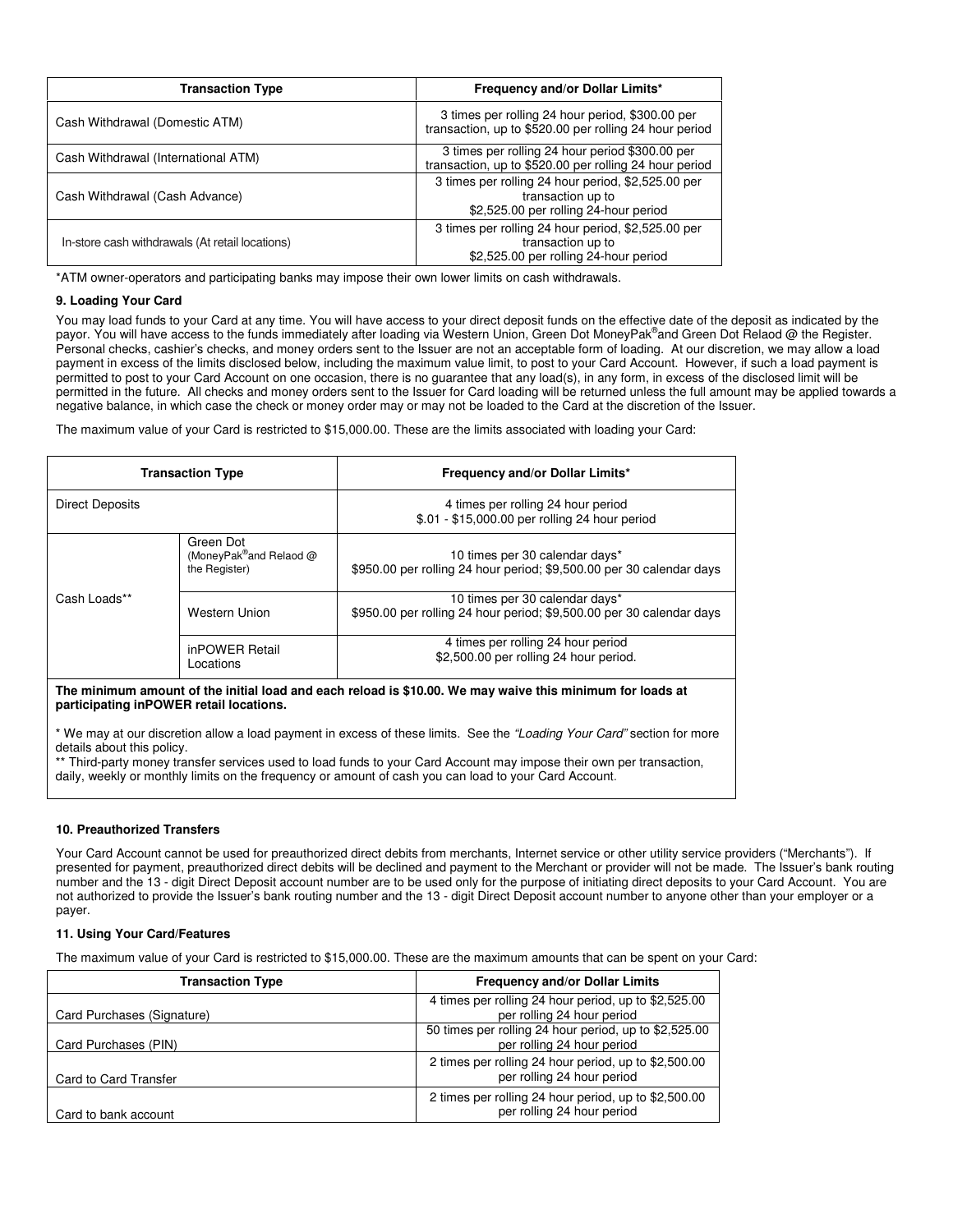|                          | up to $$2,525.00$ per transaction, up to $$2,525.00$ |
|--------------------------|------------------------------------------------------|
| Western Union Send Money | per rolling 24 hour period.                          |

The Card may be used to purchase or lease goods or services everywhere Mastercard®, Maestro®, Accel®, cards are accepted as long as you do not exceed the available value of your Card Account and other restrictions (see examples described below) do not apply. Some merchants do not allow Cardholders to conduct split transactions for which the Card is used as partial payment for goods and services and the remainder of the balance is paid with another form of legal tender. If you wish to conduct a split transaction and it is permitted by the merchant, you must tell the merchant to charge only the exact amount of available Card Account funds to the Card. You must then arrange to pay the difference using another payment method. Some merchants may require payment for the remaining balance in cash. If you fail to inform the merchant prior to swiping or dipping your Card that you would like to complete a split transaction, the transaction may be declined.

**If you use the Card at an automated fuel dispenser ("pay at the pump"), the transaction may be preauthorized for an amount up to \$100.00 or more. If the Card is declined, even though you have sufficient funds available, you should pay for your purchase inside with the cashier. If you use the Card at a restaurant, a hotel, for a car rental purchase, or for similar purchases, the transaction may be preauthorized for the purchase amount plus up to 20% or more to ensure there are sufficient funds available to cover tips or incidental expenses incurred. A preauthorization places a hold on those available funds until the merchant sends the final payment amount of your purchase. Once the final payment amount is received, the hold on the pre-authorized amount will be removed. It may take up to ten (10) days for the hold to be removed. During the hold period, you will not have access to the preauthorized amount.** 

You do not have the right to stop payment on any purchase or payment transaction originated by use of the Card. If you authorize a transaction and then fail to make the purchase of that item as planned, the approval may result in a hold for that amount of funds for up to thirty (30) days. All transactions relating to car rentals may result in a hold for that amount of funds for up to sixty (60) days.

If you use the Card number without presenting the Card (such as for mail order, telephone, or Internet purchase), the legal effect will be the same as if you had used the Card itself. **Card Account restrictions include but are not limited to**: restricted geographic or merchant locations where there is a higher risk of fraud or illegal activity; restrictions to comply with laws or prevent our liability; and other restrictions to prevent fraud and other losses. For security reasons, we may limit the amount or number of transactions you can make on the Card. You may not use the Card for illegal gambling or any illegal transaction. **We may increase, reduce, cancel, or suspend any of the restrictions or add new ones at any time.** Your Card cannot be redeemed for cash.

Each time you use the Card, you authorize us to reduce the available value of the Card Account by the amount of the transaction and any applicable fees. Except as may be permitted from time to time in accordance with the optional Account Guard feature, described in more detail in the following section, Cardholders are not permitted to use the Card to purchase or lease goods or services in amounts in excess of the available funds amount in the Card Account balance whether made through an individual transaction or a series of transactions. If a transaction occurs which exceeds the amount of available funds in the Card Account balance, whether or not due to the use of the optional Account Guard feature, the Cardholder remains fully liable for the amount of the transaction and any fees, as applicable.

Optional Account Guard Feature ("ACCT Guard"): As described above in the section labeled, "Using Your Card/Features," a Cardholder generally does not have the right to make transactions or incur fees in amounts exceeding the available balance of the Card Account. However, at the Program Manager's discretion, and as a courtesy, ACCT Guard eligible Cardholders may be able to complete selected transaction types (described below) even if the value of the transaction exceeds the Cardholder's available Card Account balance. To be eligible, a Cardholder must have received at least three hundred dollars (\$300.00) in value loads by either direct deposit or ACH in the thirty-five (35) day time period prior to the attempted purchase transaction. We reserve the right to deny any transaction if available funds in the Card Account balance are insufficient to cover any transaction, fees, or other charges.

The types of transactions qualifying for the ACCT Guard feature are limited to: Domestic and International ATM cash withdrawals and purchase transactions made with or without the use of a PIN that creates up to a ten-dollar (\$10.00) negative Card Account balance. There are no fees assessed for the ACCT Guard feature, but any standard transaction fee associated with the cash withdrawal or purchase will be assessed.

It is important to keep track of the value in the Card Account because it is the Cardholder's responsibility to determine if a negative balance has been created.

If a transaction is approved due to the use of ACCT Guard and it creates a negative balance in the Card Account, you are fully liable to us for the amount of the transaction and any applicable fees. You are responsible for depositing sufficient funds to bring the Card Account balance current within sixty (60) days of the Card Account balance becoming negative. The first or any subsequent value loads (including any value load that is attributable to the favorable resolution of a disputed claim, or other credit we authorize) made to the Card Account following the Card Account balance becoming negative will be automatically applied first to curing the negative balance. Any funds remaining from such value load(s) will then be made available for your use. Failure to make such value load(s) to cure the negative balance within the 60-day time frame described above will result in the deactivation of the Card and any Secondary Cards and/or your ineligibility for the ACCT Guard feature.

If you fail to cure the negative balance within ninety (90) days of the Card Account balance becoming negative due to the use of ACCT Guard, then the Card Account will be closed.

You acknowledge that a negative balance in the Card Account does not constitute an open-end line of credit. Even if we permit a negative balance on one or more occasions, we do not thereby obligate ourselves to permit a negative balance on any future occasion, and we may refuse to pay a negative balance for you at any time, even though we may have previously paid negative balances up to the ten-dollar (\$10.00) ACCT Guard limit. We have no obligation to notify you before we approve or decline a transaction that would result in a negative balance in the Card Account. Items will be approved or declined in the order they are received at the data processor.

## **12. Returns and Refunds**

If you are entitled to a refund for any reason for goods or services obtained with your Card, you agree to accept credits to your Card for such refunds and agree to the refund policy of that merchant. The Issuer or The Pay-O-Matic Corp is not responsible for the delivery, quality, safety, legality or any other aspects of goods or services you purchase from others with a Card. All such disputes must be addressed and handled directly with the merchant from whom those goods or services were provided.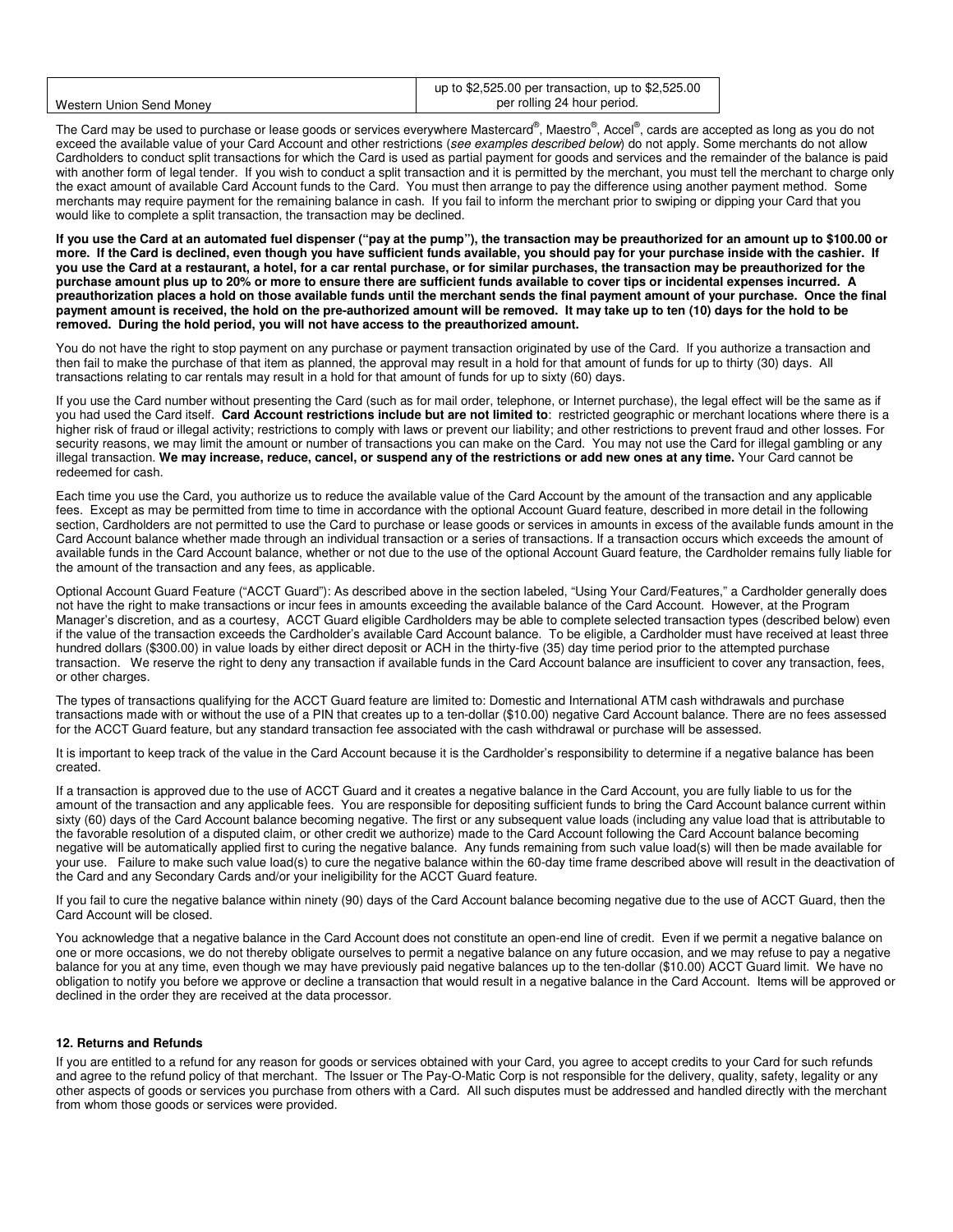## **13. Card Replacement**

If you need to replace your Card for any reason except at Card expiration, please contact 1-844-441-8671 to request a replacement Card. You will be required to provide personal information which may include your 16-digit Card number, full name, transaction history, copies of accepted identification, etc. There is a fee for replacing a lost, stolen or damaged Card. For information about the fee, see the section labeled "Fee Schedule." A fee may also be assessed for expedited delivery of an additional Card; for more information about the delivery options and applicable fees, see the section labeled "Fee Schedule."

For information on replacing an expired Card, see the section below labeled "Expiration."

# **14. Expiration**

Your Card will expire no sooner than the date printed on the front of it. **The funds on the Card do not expire**. You will not be able to use your Card after the expiration date; however, a replacement Card will automatically be mailed to you prior to the expiration of the soon-to-expire Card. If you need a replacement Card for any reason other than the Card's expiration, you may request one at any time by following the procedures in the section labeled "Card Replacement," however, there is a Card Replacement-Lost/Stolen fee. For information about the fee, see the section labeled "Fee Schedule."

## **15. Transactions Made In Foreign Currencies**

If you obtain funds or make a purchase in a currency other than the currency in which your Card was issued, the amount deducted from the available balance of your Card Account will be converted by Mastercard International Incorporated into an amount in the currency of your Card. The exchange rate between the transaction currency and the billing currency used for processing international transactions is a rate selected by Mastercard International Incorporated from the range of rates available in wholesale currency markets for the applicable central processing date, which may vary from the rate Mastercard International Incorporated itself receives, or the government-mandated rate in effect for the applicable central processing date. If you obtain funds or make a purchase in a currency other than the currency in which your Card was issued, the Issuer may assess an additional foreign currency conversion fee of 3% of the transaction amount and will retain this amount as compensation for its services. Transactions made outside the fifty (50) U.S. states and the District of Columbia are also subject to this conversion fee even if they are completed in U.S. currency.

## **16. Receipts**

You should get a receipt at the time you make a transaction using your Card. You agree to retain, verify, and reconcile your transactions and receipts.

## **17. Card Account Balance/Periodic Statements**

You are responsible for keeping track of the available balance of your Card Account. Merchants generally will not be able to determine your available balance. It's important to know your available balance before making any transaction. You may obtain information about the amount of money you have remaining in your Card Account by calling 1-844-441-8671. This information, along with a twelve (12) month history of Card Account transactions, is also available on XtraPOWER Mobile App through your app store or by going to get.payomatic.com/mobile. You also have a right to obtain a twenty four (24) months written history of Card Account transactions by calling 1-844-441-8671 or by writing to P.O. Box 551617, Jacksonville, FL, 32255.

You will not automatically receive paper statements.

### **18. Fee Schedule**

**All fees incurred will be deducted from your Card Account balance, except where prohibited by law. In the event your Card Account balance is less than the fee amount being assessed, the entire Card Account balance will be applied to the fee amount, and any unpaid fee amounts MAY RESULT IN THE FEE BEING PENDED UNTIL A VALUE LOAD IS RECEIVED, AT WHICH TIME THE FEE AMOUNT WILL BE DEDUCTED FROM YOUR CARD ACCOUNT. If there is a Pended Fee on your Card Account, any subsequent deposits or loads into your Card Account will first be applied to any negative balance and any Pended Fees. This means your remaining Card Account balance will be less than what you deposited into the Card Account. You may view Pended Fees in the in the XtraPOWER Mobile App through your app store or Visit: get.payomatic.com/mobile under Transactions history or hear Pended Fees via the telephone automated service in the pending section of the transaction history.** 

List of all fees for inPOWER Prepaid Mastercard®

| All fees         | <b>Amount</b>          |                     | <b>Details</b>                          |
|------------------|------------------------|---------------------|-----------------------------------------|
| Get started      |                        |                     |                                         |
| Plan options     | Pay-As-You-<br>Go Plan | <b>Monthly Plan</b> |                                         |
| New Card Account | \$0.00                 | \$0.00              | There is no fee to open a Card Account. |
| Monthly usage    |                        |                     |                                         |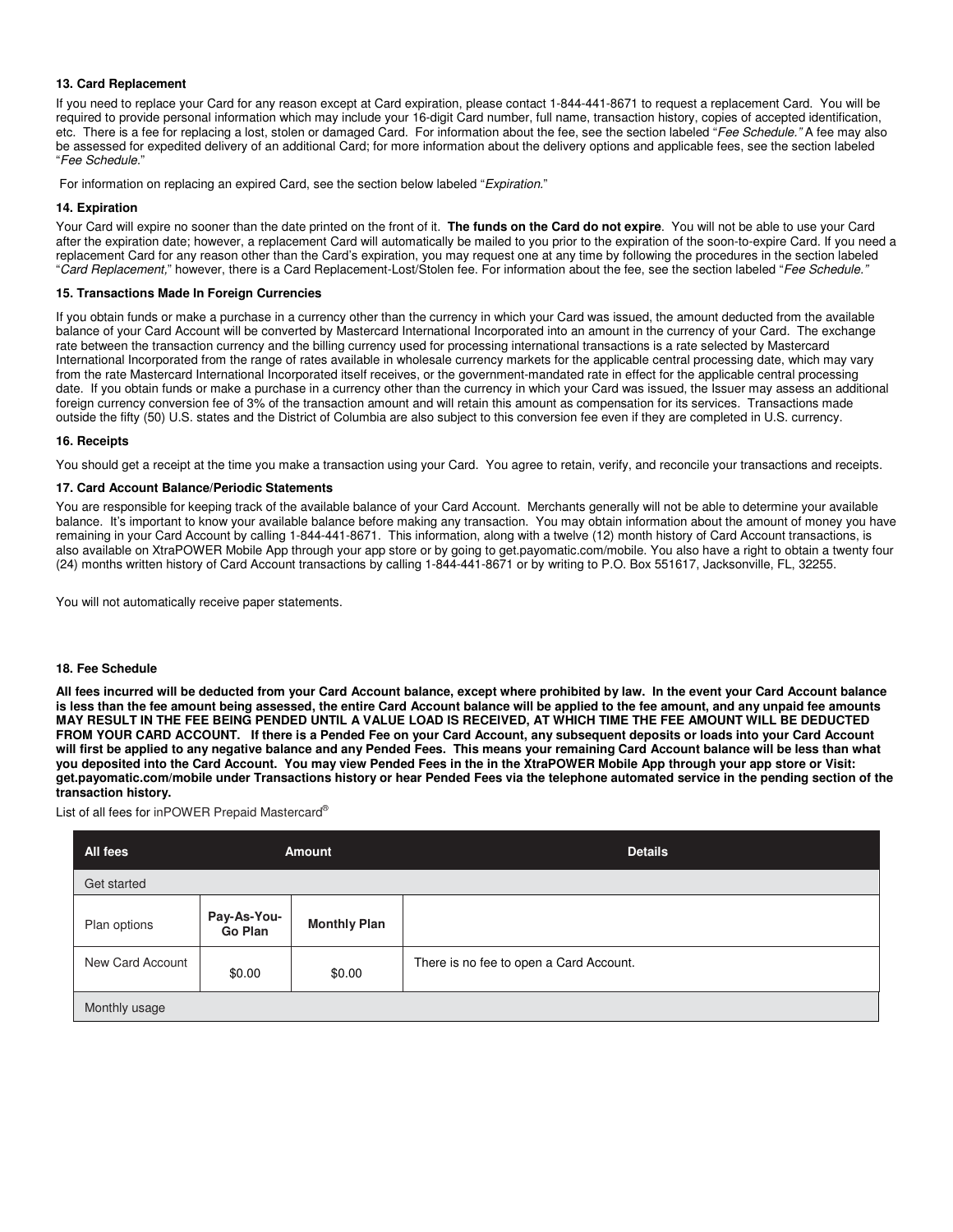|                                                                   |              |              | Monthly Plan: You will be charged \$7.95 each month you are enrolled<br>in the Monthly Plan.                                                                                                                                                                                                                                                                                                                                                     |
|-------------------------------------------------------------------|--------------|--------------|--------------------------------------------------------------------------------------------------------------------------------------------------------------------------------------------------------------------------------------------------------------------------------------------------------------------------------------------------------------------------------------------------------------------------------------------------|
| Plan fee                                                          | \$0.00       | \$7.95       | The fee descriptor that will be shown on transaction history<br>statements is: Monthly Maintenance Fee                                                                                                                                                                                                                                                                                                                                           |
|                                                                   |              |              | Monthly Plan: To qualify for a \$2.00 credit each month you must<br>receive a qualifying direct deposit of paychecks and/or government<br>benefits totaling at least \$100.00 in one (1) calendar month. If you are<br>currently enrolled in the Monthly Plan, you will automatically be enrolled<br>in the plan to receive the credit and if you are in the Pay-As-You-Go<br>plan, you can visit a Pay-O-Matic Location to change to your plan. |
|                                                                   |              |              | You may switch between the Pay-As-You-Go Plan and the Monthly Fee<br>Plan one time during any ninety (90) day period. Changes made on, or<br>before the 19 <sup>th</sup> of the month will take effect on the 24 <sup>th</sup> of each month.<br>Changes made on, or after the 20 <sup>th</sup> of the month will not be effective<br>until the following month, on the 24 <sup>th</sup> .                                                       |
|                                                                   |              |              | The fee descriptor that will be shown on transaction history<br>statement for the credit is: Monthly Maintenance Fee Credit                                                                                                                                                                                                                                                                                                                      |
| <b>Inactivity Fee</b>                                             | \$5.00       | \$0.00       | Per Month. A \$5.00 fee will be charged during each month in which<br>there have been no cardholder-initiated, balance changing transactions<br>for at least ninety (90) calendar days. You can avoid this fee by initiating<br>at least one (1) balance changing transaction every ninety (90) calendar<br>days.                                                                                                                                |
| <b>Add Funds</b>                                                  |              |              |                                                                                                                                                                                                                                                                                                                                                                                                                                                  |
| Direct deposit                                                    | \$0.00       | \$0.00       | There is no fee for Direct Deposit.                                                                                                                                                                                                                                                                                                                                                                                                              |
| Cash load (first load<br>at Retail Location)                      | \$2.95       | \$0.00       | Pay-O-Matic initial cash load fees are not deducted from the Card Account and will<br>not show on electronic and written histories.<br>You will be charged \$2.95 for the first cash load at Pay-O-Matic retail locations.                                                                                                                                                                                                                       |
| Cash reload<br>(at a Retail Location)                             | \$2.50       | \$2.50       | Pay-O-Matic cash reload fees are not deducted from the Card Account and will not<br>show on electronic and written histories.<br>You will be charged \$2.50 per cash reload at Pay-O-Matic retail locations.                                                                                                                                                                                                                                     |
| <b>Western Union®</b><br>cash reload                              | Up to \$5.95 | Up to \$5.95 | Retailers offering this service may assess a fee for each load you make. This is a<br>third-party fee and is subject to change.                                                                                                                                                                                                                                                                                                                  |
| Green Dot<br>(MoneyPak <sup>®</sup> and Relaod<br>@ the Register) | Up to \$5.95 | Up to \$5.95 | Retailers offering this service may assess a fee for each load you make. This is a<br>third-party fee and is subject to change.                                                                                                                                                                                                                                                                                                                  |
| Spend money                                                       |              |              |                                                                                                                                                                                                                                                                                                                                                                                                                                                  |
| Per Purchase (PIN<br>Domestic)                                    | \$1.50       | \$0.00       | You will be charged \$1.50 per Point-of-Sale transaction using your PIN.<br>The fee descriptor that will be shown on transaction history statements is:<br>Purchase using PIN                                                                                                                                                                                                                                                                    |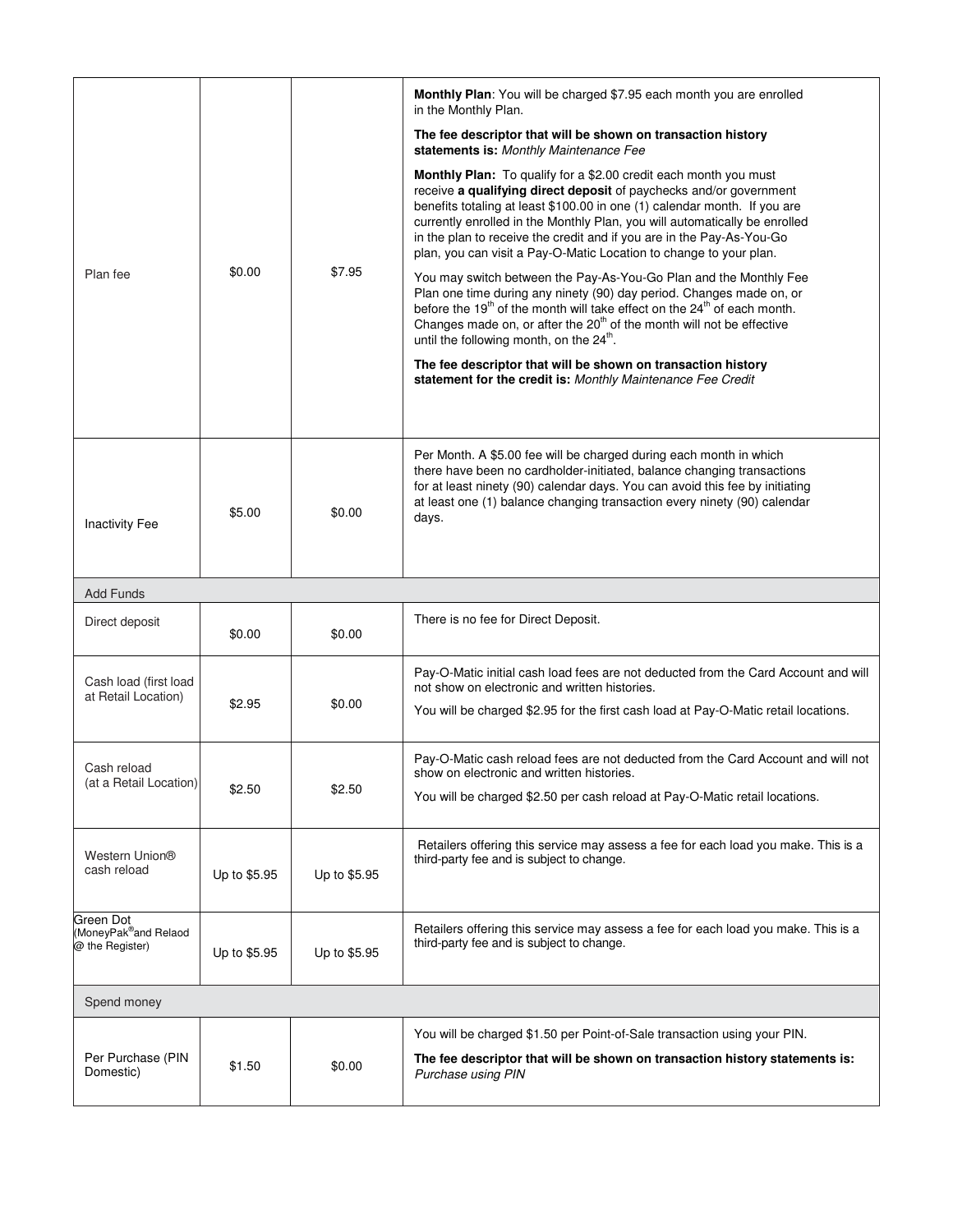| Per Purchase                                        |                              |                               | You will be charged \$1.50 per Signature Point-of-Sale transaction.                                                                                                                                       |
|-----------------------------------------------------|------------------------------|-------------------------------|-----------------------------------------------------------------------------------------------------------------------------------------------------------------------------------------------------------|
| (Signature<br>Domestic)                             | \$1.50                       | \$0.00                        | The fee descriptor that will be shown on transaction history statements is:<br>Purchase without PIN                                                                                                       |
| Get cash                                            |                              |                               |                                                                                                                                                                                                           |
|                                                     |                              |                               | Per withdrawal.                                                                                                                                                                                           |
| <b>ATM Withdrawal</b>                               | \$3.00                       | \$3.00                        | Please note, the ATM owner may charge you an additional fee. This ATM fee is a<br>third-party amount assessed by the ATM operator only and is not assessed by us.                                         |
| (Domestic)                                          |                              |                               | The fee descriptor that will be shown on transaction history statements is:<br>Domestic ATM Withdrawal                                                                                                    |
|                                                     |                              |                               | Per ATM withdrawal decline.                                                                                                                                                                               |
| <b>ATM Withdrawal</b><br>Decline                    | \$0.00                       | \$0.00                        | Please note, the ATM owner may charge you an additional fee. This additional ATM<br>fee is a third-party amount assessed by the ATM operator only and is not assessed<br>by us.                           |
| Cash Advance                                        |                              |                               | Per transaction.                                                                                                                                                                                          |
| (over the counter<br>International and<br>Domestic) | \$3.00                       | \$3.00                        | The fee descriptor that will be shown on transaction history statements is:<br>Cash Advance                                                                                                               |
| In-store cash                                       | Up to \$300 -<br>\$2.75      | Up to \$300 - \$2.75          | Pay-O-Matic In-store withdrawal fees are not deducted from the Card Account and<br>will not show on electronic and written histories.                                                                     |
| withdrawals (At retail<br>locations)                | \$300.01-\$2,525<br>$-1.99%$ | $$300.01 - $2,525 -$<br>1.99% | You will be charged \$2.75 for in-store cash withdrawal of up to \$300.00 and 1.99%<br>of the withdrawal amount of \$300.01-\$2,525.00 at Pay-O-Matic retail locations.                                   |
| Access Information                                  |                              |                               |                                                                                                                                                                                                           |
| Customer service<br>(IVR)                           | \$0.00                       | \$0.00                        | No fee for calling our automated customer service line, including for balance<br>inquiries.                                                                                                               |
| Live Customer<br>Service                            | \$3.00                       | \$3.00                        | You will be charged \$3.00 per call. First 3 calls per calendar month are no charge.                                                                                                                      |
|                                                     |                              |                               | No fee to sign up for text alerts.                                                                                                                                                                        |
| <b>Text Alerts</b>                                  | \$0.00                       | \$0.00                        | Standard text messaging and data rates may apply. Please check with your cell<br>phone carrier and inquire about fees your carrier may associate with Text Alerts.                                        |
|                                                     |                              |                               | No fee to sign up for text alerts.                                                                                                                                                                        |
| <b>XtraPOWER Mobile</b><br>App                      | \$0.00                       | \$0.00                        | Standard text messaging and data rates may apply. Please check with your cell phone carrier<br>and inquire about fees your carrier may associate with your data plan.                                     |
|                                                     |                              |                               | Per balance inquiry at an ATM.                                                                                                                                                                            |
| <b>ATM Balance Inquiry</b><br>(Domestic)            | \$1.00                       | \$1.00                        | You may be charged a fee by the ATM operator, even if you do not complete a<br>transaction. This ATM operator fee is a third-party amount assessed by the ATM<br>operator only and is not assessed by us. |
| Single Paper<br>Statement                           | \$0.00                       | \$0.00                        | There is no fee for requesting a copy of your transaction history or statements.                                                                                                                          |
| Using your card outside the U.S.                    |                              |                               |                                                                                                                                                                                                           |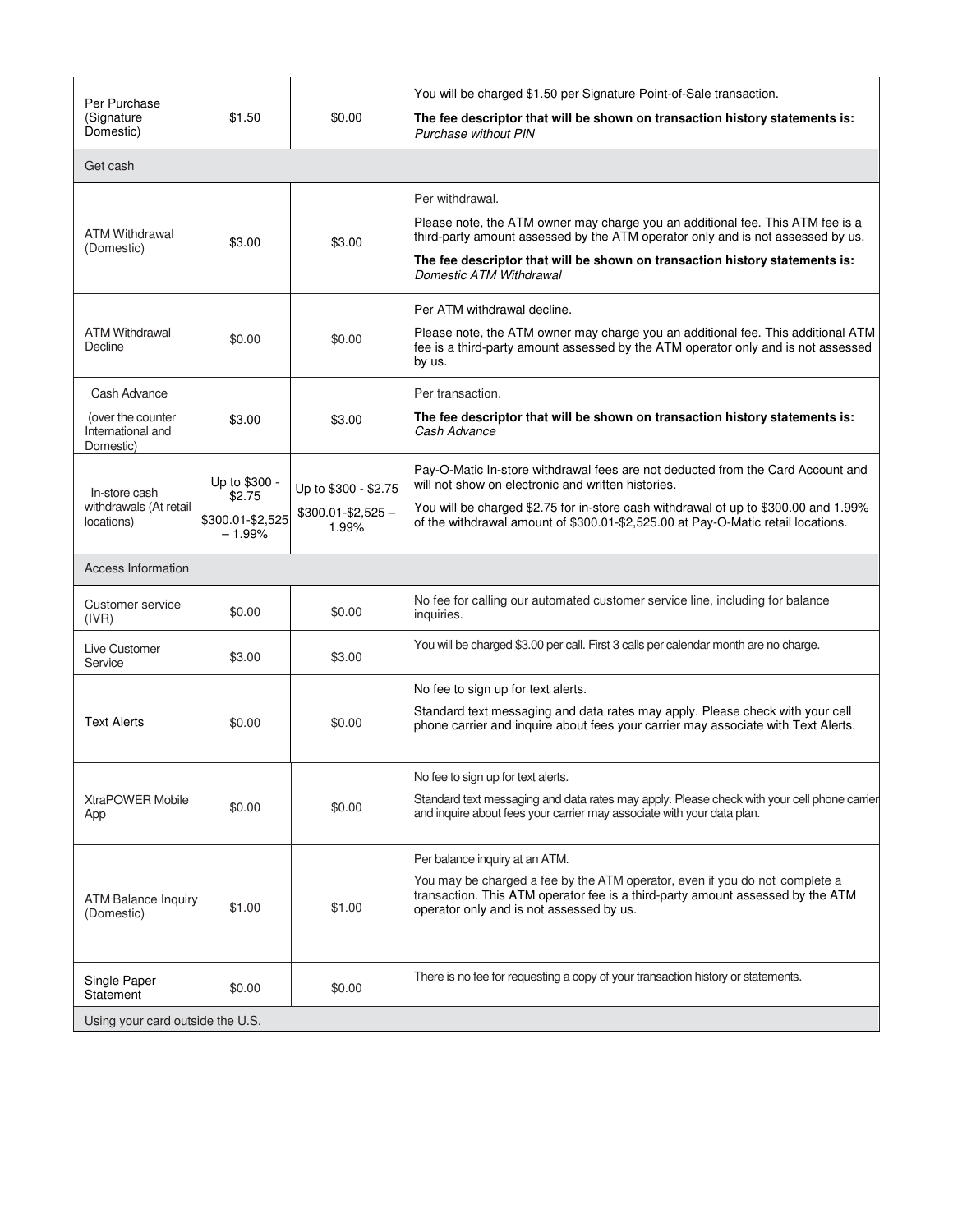| <b>Foreign Currency</b><br><b>Conversion Fee</b>       | 3.00%  | 3.00%  | You will be charged 3.00% of the transaction amount in addition to any applicable<br>international purchase fee or international ATM withdrawal fee. Both of these fees<br>will appear separately in the Fee section of your monthly statement as either<br>"International Purchase Using PIN", "International Purchase Without PIN" or<br>"International ATM Withdrawal".<br>Fee will be charged if you obtain funds or make a purchase in a currency other than<br>the currency in which your Card was issued. Transactions made outside the fifty<br>(50) U.S. states and the District of Columbia are also subject to this conversion fee<br>even if they are completed in U.S. currency. |
|--------------------------------------------------------|--------|--------|-----------------------------------------------------------------------------------------------------------------------------------------------------------------------------------------------------------------------------------------------------------------------------------------------------------------------------------------------------------------------------------------------------------------------------------------------------------------------------------------------------------------------------------------------------------------------------------------------------------------------------------------------------------------------------------------------|
|                                                        |        |        | This fee will not be deducted separately from the Card Account and will not show on<br>electronic and written histories.                                                                                                                                                                                                                                                                                                                                                                                                                                                                                                                                                                      |
| International Purchase                                 | \$1.50 |        | For the Pay-As-You-Go Plan, you will be charged \$1.50 per purchase<br>transaction using your PIN plus the 3.00% Foreign Currency Conversion Fee<br>of the transaction amount.<br>For the Monthly Fee Plan, you will not be charged \$1.50 per purchase<br>transaction using your PIN but will be charge the 3.00% Foreign Currency<br>Conversion Fee of the transaction amount.                                                                                                                                                                                                                                                                                                              |
| Using PIN                                              |        | \$0.00 | Mastercard may charge you an additional fee to process international<br>transactions. This fee is assessed by Mastercard and is not assessed by<br>us and subject to change. This fee amount will be added to the<br>transaction amount deducted from your Card Account balance.                                                                                                                                                                                                                                                                                                                                                                                                              |
| International<br><b>Purchase Without</b><br><b>PIN</b> | \$1.50 | \$0.00 | For the Pay-As-You-Go Plan, you will be charged \$1.50 per signature<br>transaction plus the 3.00% Foreign Currency Conversion Fee of the transaction<br>amount.<br>For the Monthly Fee Plan, you will not be charged \$1.50 per purchase<br>transaction using your PIN but will be charge the 3.00% Foreign Currency<br>Conversion Fee of the transaction amount.<br>Mastercard may charge you an additional fee to process international<br>transactions. This fee is assessed by Mastercard and is not assessed by<br>us and is subject to change. This fee amount will be added to the<br>transaction amount deducted from your Card Account balance.                                     |
| <b>International ATM</b><br>Withdrawal                 | \$3.00 | \$3.00 | Per transaction, plus the 3.00% Foreign Currency Conversion Fee of the<br>transaction amount.<br>Mastercard may charge you an additional fee to process international<br>transactions. This fee is assessed by Mastercard and is not assessed by<br>us and is subject to change. This fee amount will be added to the<br>transaction amount deducted from your Card Account balance.<br>The ATM owner may charge you an additional fee. The additional ATM<br>fee is a third-party amount assessed by the ATM operator only and is not<br>assessed by us. This ATM fee will be deducted from your Card Account<br>balance                                                                     |
| International<br>Balance Inquiry at<br>ATM             | \$1.50 | \$1.50 | Per balance inquiry at an ATM.<br>You may be charged a fee by the ATM operator, even if you do not<br>complete a transaction. This ATM operator fee is a third-party amount<br>assessed by the ATM operator only and is not assessed by us.                                                                                                                                                                                                                                                                                                                                                                                                                                                   |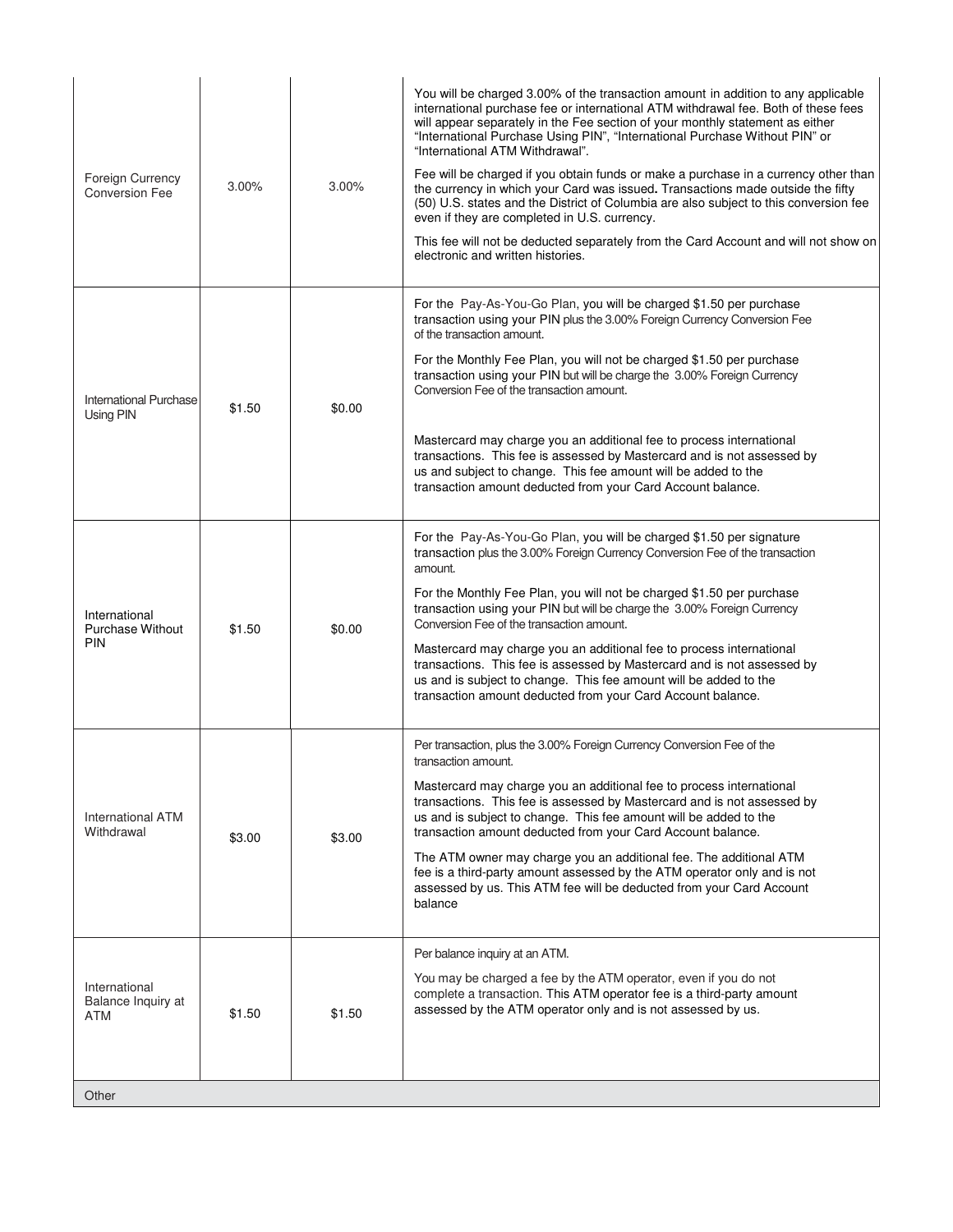| Card Replacement-<br>Lost/Stolen       | \$7.00  | \$7.00  | Per card replacement request for a lost or stolen card. The fee is waived for<br>expired and damaged cards. Allow 7-10 business days for delivery.                                                                                                                                                                         |
|----------------------------------------|---------|---------|----------------------------------------------------------------------------------------------------------------------------------------------------------------------------------------------------------------------------------------------------------------------------------------------------------------------------|
| Card Replacement-<br>Name Change       | \$7.00  | \$7.00  | Per card replacement request for a name change on a card. The fee is waived<br>for expired and damaged cards. Allow 7-10 business days for delivery                                                                                                                                                                        |
| <b>Expedited Overnight</b><br>Delivery | \$18.00 | \$18.00 | Per request.<br>Charged in addition to the Card Replacement fees above for overnight<br>expedited delivery, excluding weekends.                                                                                                                                                                                            |
| Send Funds to<br>Another Card          | \$3.00  | \$3.00  | You will be charged \$3.00 per transaction.                                                                                                                                                                                                                                                                                |
| Send Funds to a<br><b>Bank Account</b> | \$3.00  | \$3.00  | You will be charged \$3.00 per transaction.                                                                                                                                                                                                                                                                                |
| Western Union<br>Send Money            |         |         | You will be quoted a fee amount and charged the fee by Western Union at the<br>time of the transaction. This is a third party fee and subject to change.<br>The fee will be added to the transfer amount when the transfer is deducted<br>from your account. This fee will not show up on electronic or written histories. |

Register your card for FDIC insurance eligibility and other protections. Your funds will be held at or transferred to The Bancorp Bank, an FDIC-insured institution. Once there, your funds are insured up to \$250,000 by the FDIC in the event The Bancorp Bank fails, if specific deposit insurance requirements are met and your card is registered. See *fdic.gov/deposit/deposits/prepaid.html* for details.

No overdraft/credit feature.

Contact inPOWER Cardholder Services by calling 1-844-441-8671, by mail at P.O. Box 551617, Jacksonville, FL, 32255, or visit

i*npowercard.com*. For general information about prepaid accounts, visit *cfpb.gov/prepaid*.

If you have a complaint about a prepaid account, call the Consumer Financial Protection Bureau at 1-855-411-2372 or visit *cfpb.gov/complaint*.

## **19. Confidentiality**

We may disclose information to third parties about your Card or the transactions you make:

- (1) Where it is necessary for completing transactions;
- (2) In order to verify the existence and condition of your Card for a third party, such as a merchant;<br>(3) In order to comply with government agency, court order, or other legal or administrative reporting
- In order to comply with government agency, court order, or other legal or administrative reporting requirements;
- (4) If you consent by giving us your written permission;<br>(5) To our employees, auditors, affiliates, service provice
- (5) To our employees, auditors, affiliates, service providers, or attorneys as needed; or
- (6) Otherwise as necessary to fulfill our obligations under this Agreement.

#### **20. Our Liability for Failure To Complete Transactions**

If we do not properly complete a transaction from your Card on time or in the correct amount according to our Agreement with you, we will be liable for your losses or damages. However, there are some exceptions. We will not be liable, for instance:

- (1) If through no fault of ours, you do not have enough funds available on your Card to complete the transaction;
- (2) If a merchant refuses to accept your Card;<br>(3) If an ATM where you are making a cash wi
- If an ATM where you are making a cash withdrawal does not have enough cash;
- (4) If an electronic terminal where you are making a transaction does not operate properly, and you knew about the problem when you initiated the transaction;
- (5) If access to your Card has been blocked after you reported your Card lost or stolen;
- $(6)$  If there is a hold or your funds are subject to a legal or administrative process or other encumbrance restricting their use;
- 
- (7) If we have reason to believe the requested transaction is unauthorized;<br>(8) If circumstances beyond our control (such as fire, flood, or computer o If circumstances beyond our control (such as fire, flood, or computer or communication failure) prevent the completion of the transaction, despite reasonable precautions that we have taken; or
- (9) Any other exception stated in our Agreement with you.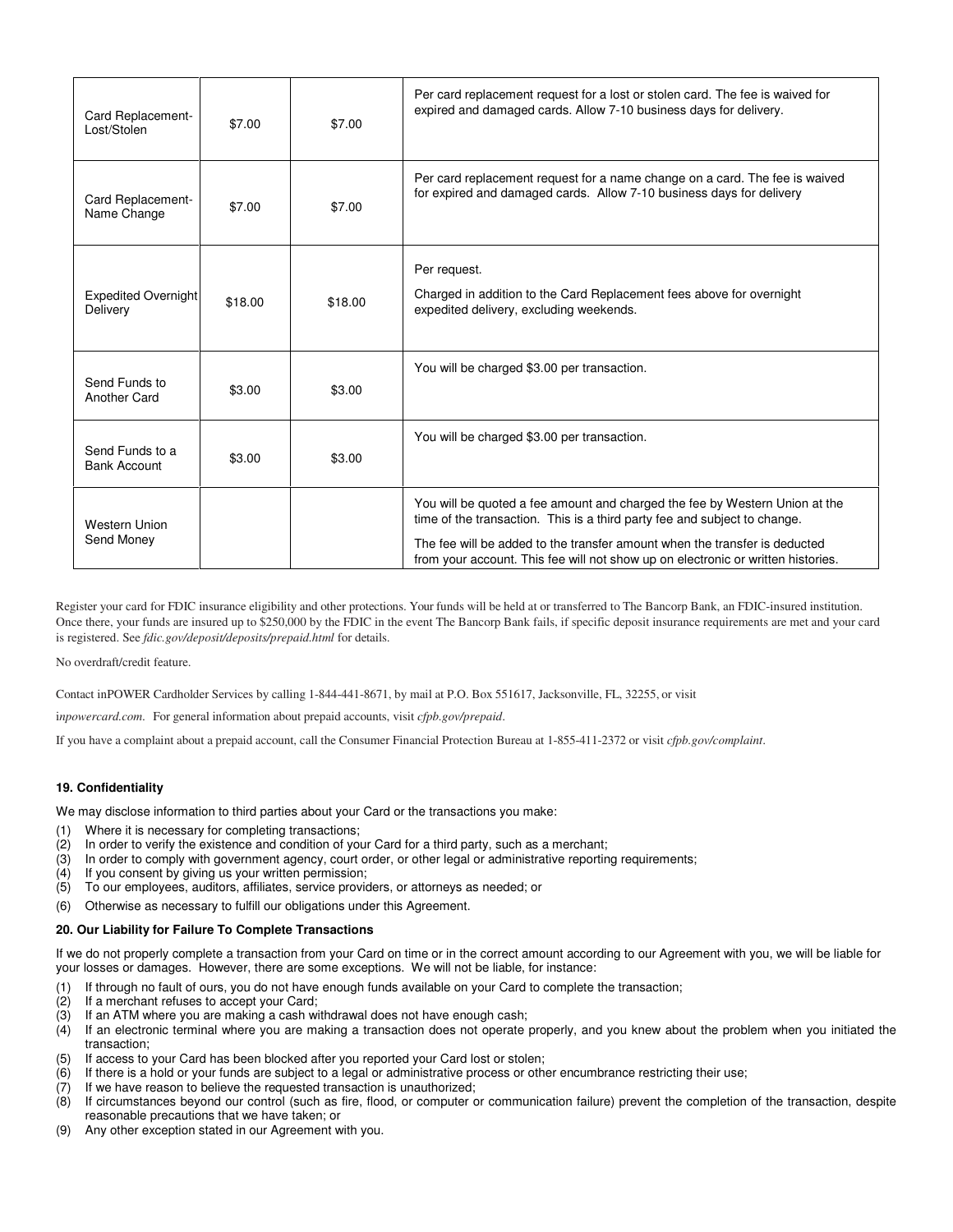## **21. Your Liability for Unauthorized Transfers**

Contact us at once if you believe your Card has been lost or stolen. Telephoning is the best way to minimize your possible losses. If you believe your Card has been lost or stolen, or that someone has transferred or may transfer money from your Card Account without your permission, call 1-844-441- 8671. Under Mastercard Rules, you will not be held responsible for unauthorized transactions if you have used reasonable care in protecting your Card from loss or theft and you have promptly reported to us when you knew that your Card was lost or stolen. Zero Liability does not apply to Mastercard payment cards that are used for commercial purposes, or anonymous prepaid cards (until such time as the identity of the cardholder has been registered with us). In the event that Mastercard Zero Liability does not apply, if you notify us within two (2) business days after you learn of any unauthorized transactions, you can lose no more than \$50.00 if someone used your Card without your permission. If you do not notify us within two (2) business days after you learn of the loss or theft of your Card and we can prove that we could have stopped someone from using your Card without your permission if you had promptly notified us, you could lose as much as \$500.00.

Also, if you become aware of and/or your statement shows transactions that you did not make, notify us at once following the procedures stated in the paragraph labeled "Information About Your Right to Dispute Errors." If you do not notify us within sixty (60) days after you become aware of the transaction and/or after the statement was made available to you, you may not get back any value you lost after the sixty (60) days if we can prove that we could have stopped someone from taking the value if you had notified us in time. If a good reason (such as a long trip or a hospital stay) kept you from telling us, we will extend the time periods. If your Card has been lost or stolen, we will close your Card Account to keep losses down and will send a replacement card. There is a fee for replacing your Card. For information about the fee, see the section labeled "Fee Schedule."

#### **22. Other Miscellaneous Terms**

Your Card and your obligations under this Agreement may not be assigned. We may transfer our rights under this Agreement. Use of your Card is subject to all applicable rules and customs of any clearinghouse or other association involved in transactions. We do not waive our rights by delaying or failing to exercise them at any time. If any provision of this Agreement shall be determined to be invalid or unenforceable under any rule, law, or regulation of any governmental agency, local, state, or federal, the validity or enforceability of any other provision of this Agreement shall not be affected. This Agreement will be governed by the law of the State of Delaware except to the extent governed by federal law.

#### **23. Amendment and Cancellation**

We may amend or change the terms and conditions of this Agreement at any time by posting the amended Agreement on www.inpowercard.com and the mobile app. and any such amendment shall be effective upon such posting to that mobile app. The current Agreement is available at www.inpowercard.com and the mobile app. You will be notified of any change in the manner provided by applicable law prior to the effective date of the change. However, if the change is made for security purposes, we can implement such a change without prior notice. We may cancel or suspend your Card or this Agreement at any time. You may cancel this Agreement by returning the Card to us. Your termination of this Agreement will not affect any of our rights or your obligations arising under this Agreement prior to termination.

In the event your Card Account is canceled, closed, or terminated for any reason, you may request that the unused balance is refunded to you. For security purposes, you may be required to supply identification and address verification documentation prior to being issued a refund. In the event this Card Program is canceled, closed, or terminated, we will send you prior notice in accordance with applicable law. The notice will contain specific information and instructions, including how and when you may receive a refund of any remaining Card Account balance. The Issuer reserves the right to refuse to return any unused balance amount less than \$1.00. The time frame for processing and delivery of any refund depends on the method you select to receive it. Refund delivery methods may include, but not be limited to, mailing a paper check to you (allow up to forty-five (45) business days for processing and delivery) and the option to receive an electronic check by email (requiring you to print a paper check).

## **24. Information About Your Right to Dispute Errors**

In case of errors or questions about your Card Account, call 1-844-441-8671 or write to Cardholder Services, P.O. Box 551617, Jacksonville, FL, 32255. if you think an error has occurred on your Card Account or if you need more information about a transaction listed on your electronic or written history or receipt. We must allow you to report an error until sixty (60) days after the earlier of the date you electronically access your Card Account, if the error could be viewed in your electronic history, or the date we sent the FIRST written history on which the error appeared. You may request a written history of your transactions at any time by calling 1-844-441-8671 or writing to P.O. Box 551617, Jacksonville, FL, 32255. You will need to tell us:

- 1. Your name and the 16-digit Card number
- 2. Why you believe there is an error, and the dollar amount involved
- 3. Approximately when the error took place

If you provide this information orally, we may require that you send your complaint or question in writing within ten (10) business days.

We will determine whether an error occurred within ten (10) business days after we hear from you and will correct any error promptly. If we need more time, however, we may take up to forty-five (45) days to investigate your complaint or question. If we decide to do this, and your Card Account is registered with us, we will credit your Card within ten (10) business days for the amount you think is in error, so that you will have the use of the money during the time it takes to complete the investigation. If we ask you to put your complaint or question in writing and you do not provide it within ten (10) business days, we may not credit your Card.

For errors involving new Cards, POS transactions, or foreign-initiated transactions, we may take up to ninety (90) days to investigate your complaint or question. For new Card Accounts, we may take up to twenty (20) business days to credit your Card Account for the amount you think is in error.

We will tell you the results within three (3) business days after completing the investigation. If we decide that there was no error, we will send you a written explanation. Copies of the documents used in the investigation may be obtained by contacting the phone number or address shown at the beginning of this section. If you need more information about our error-resolution procedures, call 1-844-441-8671.

#### **25. English Language Controls**

Any translation of this Agreement is provided for your convenience. The meanings of terms, conditions and representations herein are subject to definitions and interpretations in the English language. Any translation provided may not accurately represent the information in the original English.

### **26. Customer Service**

For customer service or additional information regarding your Card, please contact: